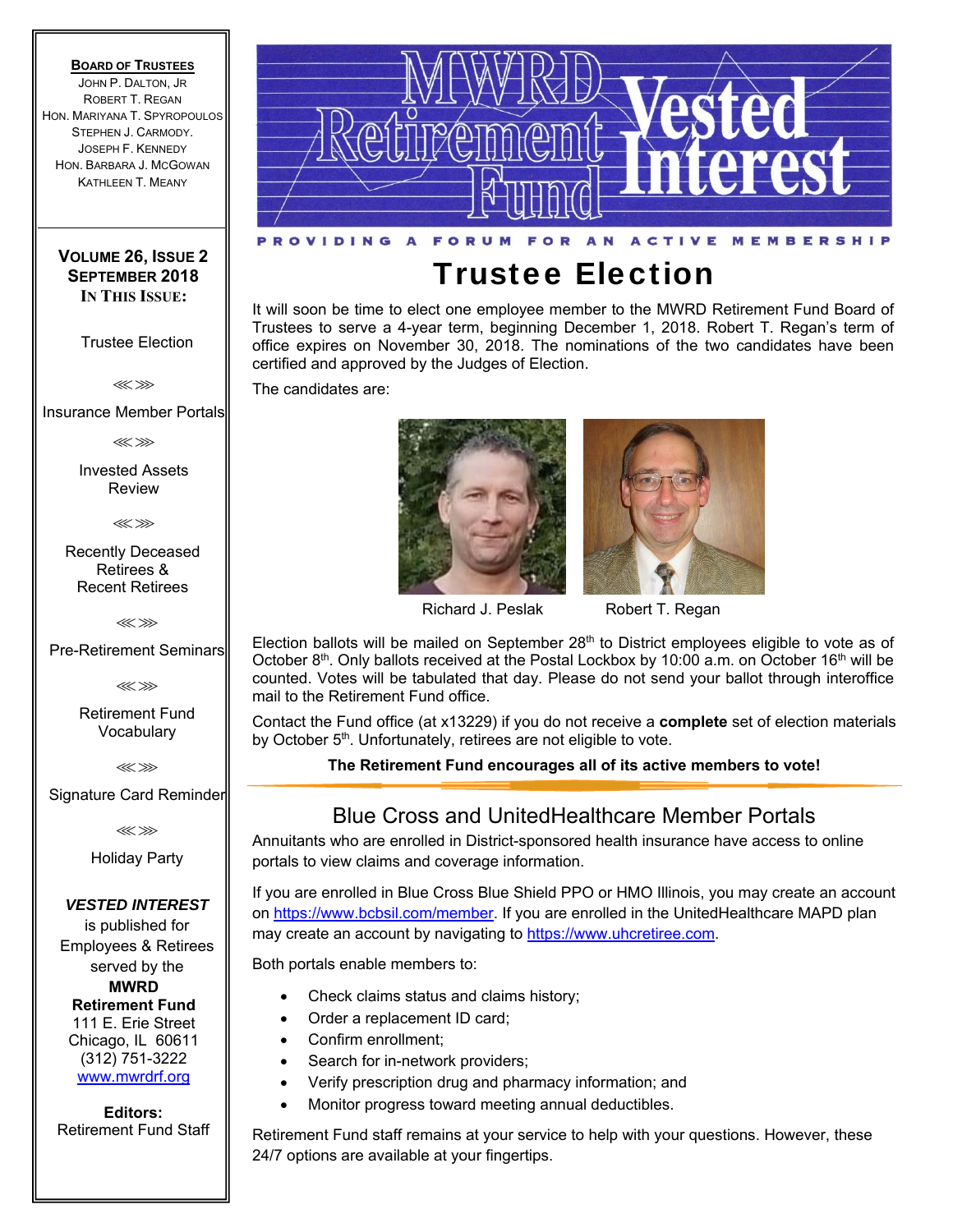

### **2ND QUARTER FUND REVIEW FUND'S ASSETS AS OF 6/30/18: \$1.391B**

| Fund performance as of 6/30/2018 | <b>2nd Quarter</b> | Yr.     | 3 Yr. | <b>5 Yr.</b> | 10 Yr. |
|----------------------------------|--------------------|---------|-------|--------------|--------|
| Total Fund (net of fees)         | 0.3%               | $7.5\%$ | 6.9%  | 8.7%         | 7.5%   |
| Policy Index*                    | $.0\%$             | 8.1%    | 7.4%  | 8.7%         | 7.6%   |

 \* The policy index is composed of the following: 21% S&P 500 Index, 10% Russell Midcap Index, 11% Russell 2000 Index, 11% MSCI ACWI ex-US Index, 6% S&P Developed ex-U.S Index, 6% MSCI Emerging Markets Index, 7% Barclays Global Aggregate (Hedged) Index, 23% Barclays Aggregate Index, 5% NFI-ODCE Index.



The Fund's total assets as of June 30, 2018 were \$1.391 billion compared to \$1.347 billion as of June 30, 2017. For the 2<sup>nd</sup> quarter of 2018, the Retirement Fund returned +0.3% (Net of Fees). The Fund trailed the performance of the Policy Index which had a return of +1.0% during the same period. Year-to-Date through 6/30/18, the Fund returned -0.3% (Net of Fees) vs. +0.4% return for the Policy Index.



#### *Manager Spotlight*

Wasatch Advisors is one of the domestic Small Cap equity investment managers who manages assets for the MWRD Retirement Fund. The relationship with Wasatch Advisors dates back to March 2002. The firm was founded in 1975 and is headquartered in Salt Lake City, Utah. As of June 30, 2018, the firm's AUM was \$17.2 billion. The Fund's allocation to Wasatch was approximately \$78.0 million as of

6/30/18 or 5.6% of total Fund assets. Wasatch's investment philosophy focuses on three types of holdings: - Fallen Angels: growth companies that have suffered a temporary setback - Undiscovered Gems: growth companies trading at value prices - Quality Value: statistically cheap, slower growing companies.

|                                    | Annualized Performance (Net of Fees) ending June 30, 2018 |      |       |       |       |       |        |                  |
|------------------------------------|-----------------------------------------------------------|------|-------|-------|-------|-------|--------|------------------|
|                                    | Q2                                                        | YTD  | 1 Yr  | 3 Yrs | 5 Yrs | 7 Yrs | 10 Yrs | Inception (3/02) |
| Wasatch Advisors- SCV              | $.0\%$                                                    | 4.6% | 18.3% | 11.0% | 13.6% | 13.1% | 12.0%  | 9.6%             |
| Russell 2000 Value                 | 8.3%                                                      | 5.4% | 13.1% | 11.2% | 11.2% | 11.1% | 9.9%   | 8.7%             |
| Source: Marquette Associates, Inc. |                                                           |      |       |       |       |       |        |                  |

Transitions



#### **RETIREES (since June 2018)**

Bartl, Annette M. Deschamps, Lawrence McMath, Darryl L. Okal, John H. Smith, Jacqueline Brudnak, Andrew J. Egan, Brendan J. McShane, Kevin J. Ryan, Michael W. Spiewak, Steven J. Connelly, Thomas R. Jackowski, Kathleen A. Morishita, Scott O. Satalic, Anthony G. Stimac, Colleen

DeFilippis, Michael E. McCague, John M.

#### **DECEASED EMPLOYEES AND RETIREES (since June 2018)**

Adams, Catherine Heil, Richard W. Mangan, Thomas J. O'Brien, Garrett A.\* Wilczak, Louise M. Bilar, Kenneth J. Labedz, Donald R. Morton, Joanetta A. Rogalski, Eugene C. Zirbel, Harold G.

Hanson, Alyce M. Communication Charles J. Communication Charles The Charles The American Charles The American Charles The American Charles The American Charles The American Charles The American Charles The American Charles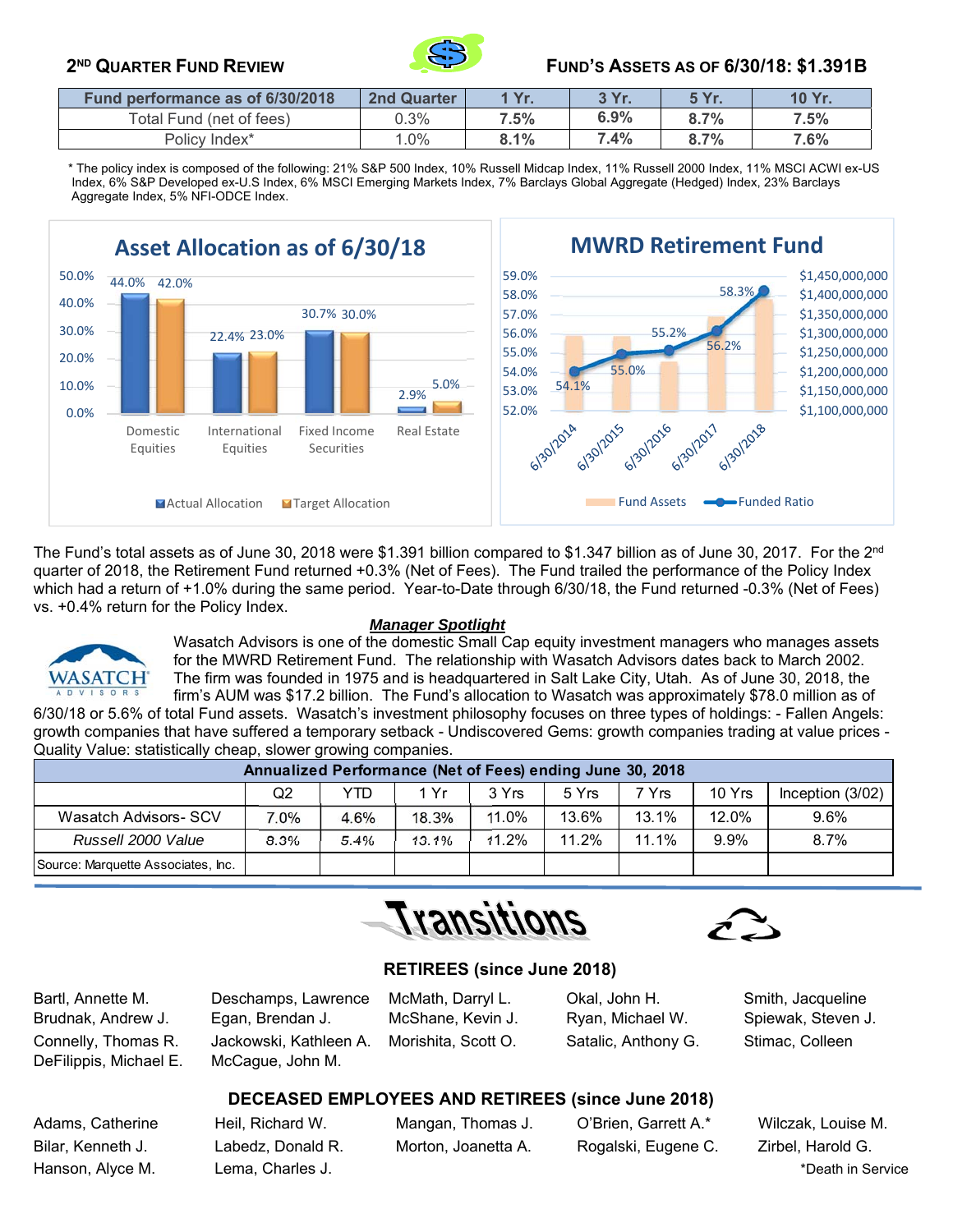# **2018 Pre-Retirement Seminars Scheduled**

The Retirement Fund, in a joint effort with the Human Resources Department, will be conducting preretirement seminars this fall. Invitation letters were sent to employees with the potential to retire before December 31, 2021. The seminars will cover the following topics:

- MWRD Insurance Information regarding your medical, dental and life insurance options as you retire and/or relocate; Medicare eligibility implications.
- Separation Benefits Learn how termination pay is calculated, including unused sick, holiday and vacation time.
- Retirement Plan Benefits Explains the retirement process, clarifies benefit eligibility, illustrates how to estimate and maximize retirement benefits.

Spouses are welcomed to attend the informative seminar. The pre-retirement seminars will be held on the following dates and locations.

| <b>Date</b>        | Location             | <b>Time</b>         | <b>Location</b>   |  |
|--------------------|----------------------|---------------------|-------------------|--|
| September 27, 2018 | Egan WRP             | 4:00 pm - 6:30 pm   | Auditorium        |  |
| October 3, 2018    | <b>Stickney WRP</b>  | 4:00 pm - 6:30 pm   | Auditorium        |  |
| October 9, 2018    | Main Office Building | 4:00 pm - 6:30 pm   | Board Room        |  |
| October 20, 2018   | <b>Stickney WRP</b>  | 10:30 am - 1:00 pm  | Auditorium        |  |
| October 23, 2018   | Main Office Building | 4:00 pm - 6:30 pm   | <b>Board Room</b> |  |
| October 30, 2018   | <b>Calumet WRP</b>   | 4:00 pm - $6:30$ pm | Cafeteria         |  |

To register, contact Tové Powell at (312) 751-5177. Please note that the presentation originally scheduled for November 8, 2018 in the Auditorium at Stickney has been canceled due to the auditorium remodeling project.

## MWRD Retirement Fund Glossary

We have received member feedback about recent mailings indicating that terms that were used were not understood by our readers. We apologize. Allow us to define common Retirement Fund terms.

**Annuity:** A specified income payable at stated intervals for a fixed period. An annuity from the MWRD Retirement Fund is paid on monthly intervals. Most annuities are payable for the life of the annuitant.<sup>1</sup>



**Annuitant:** Someone who receives an annuity. An annuitant can be a retired employee, or the spouse or child of a deceased employee or retiree, who is eligible for survivor benefits.

**Discounted:** Early retirement penalty is applied to the calculation of the monthly annuity. A "discounted annuity," means that the employee meets or exceeds the minimum retirement eligibility requirements<sup>2</sup> with respect to age and service, but has less than 30 years of service and is under the full retirement age<sup>3</sup>. The discount for Tier 1 is 1/2 of 1% per each full month that the member has less than 30 years of service of for each full month that the member is less than age 60. For Tier 2, the discount is ½ of 1% per month for each full month that the member is less than age 67.

**Undiscounted**: The penalty for early retirement is not applied to the calculation of the monthly annuity because of the member's attained age and/or service meets certain requirements<sup>4</sup>. Undiscounted **does not** mean that the employee qualifies for the maximum 80% of final average salary annuity.

These are general statements. If you have any questions about how a discount may apply to your retirement annuity, contact the Retirement Fund, or you may read further on the Fund's website, mwrdrf.org.

<sup>1</sup>Children's annuities and term annuities are not payable for life, but only for the period of eligibility.

 $2$  For Tier 1 hired before 6/13/1997, the minimum is age 50 with 10 years of service. For Tier 1 hired after 6/13/1997, the minimum is age 55 with 10 years of service. For Tier 2, the minimum is age 62 with 10 years of service.

<sup>3</sup> For Tier 1 full retirement age is 60. For Tier 2, full retirement age is 67.

4 For all Tier 1, age 60 with 5 years of service. For Tier 1 hired before 6/13/1997, age 50 with 30+years of service. For Tier 1 hired after 6/13/1997, age 55 with 30+ years of service. For Tier 2, either age 67 with 10 years of service or age 62 with 30+ years of service.